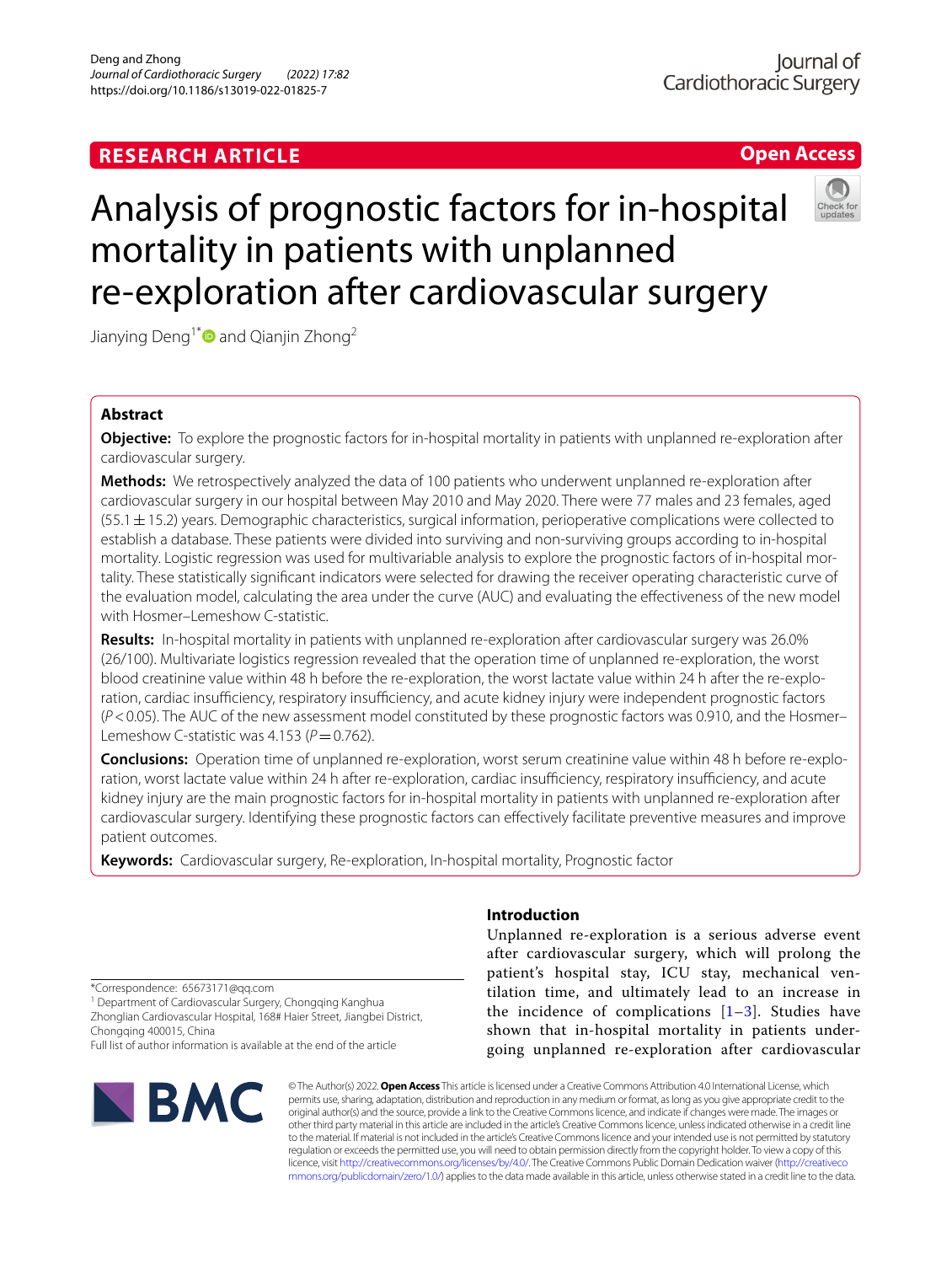surgery is  $8-25\%$  [[4\]](#page-7-2), which is much higher than in patients who did not undergo re-exploration. A large number of previous studies have mostly focused on patients with severe bleeding or cardiac arrest after cardiac surgery, focusing on factors associated with unplanned re-exploration after cardiovascular surgery. These results suggest that advanced age, low body mass index, longer cardiopulmonary bypass time, and secondary cardiac surgery are independent risk factors for unplanned re-exploration thoracotomy after cardiovascular surgery  $[5-7]$  $[5-7]$  $[5-7]$ . On the basis of previous research, combined with the characteristics of our hospital, we took patients who underwent unplanned reexploration thoracotomy after cardiacvascular surgery as the research objectives, and explored the prognostic factors of in-hospital mortality after re-exploration. In order to better screen critically ill patients after unplanned re-exploration thoracotomy, effectively improve the level of clinical treatment and improve the prognosis of patients.

#### **Materials and methods**

#### **Clinical data**

The consecutive data of patients undergoing cardiac and aortic surgery in our hospital from May 2010 to May 2020 were retrospectively analyzed. Inclusion criteria: (1) underwent cardiac and aortic surgery; (2) remained in the ICU after surgery; (3) underwent unplanned re-exploration surgery. Exclusion criteria: (1) undergoing minimally invasive surgery, including robotic cardiac surgery; (2) planned re-exploration. Unplanned re-exploration refers to the need for emergency thoracotomy for re-exploratory thoracotomy after cardiovascular surgery due to bleeding, cardiac tamponade, ventricular fbrillation, etc. A planned reexploration procedure is when cardiac surgeons delay closing the chest for various reasons, and then close the chest when the patient's condition is stable. During the period, a total of 4 329 patients with cardiac and aortic surgery were treated, including 110 patients admitted to the ICU after unplanned re-exploration after cardiovascular surgery, and 10 patients with minimally invasive surgery were excluded, as shown in Fig. [1](#page-1-0). Therefore, a total of 100 patients were included in this study. There were 77 males and 23 females, with an age of (55.1 $\pm$ 15.2) years (range: 15 to 75 years) and a body mass index of  $(22.2 \pm 3.0)$  kg/m<sup>2</sup> (range: 17.1 to 35.2 kg/ m<sup>2</sup>). Fifty-five patients had a history of hypertension, and 17 patients had a history of diabetes.

Informed consent and ethical approval were waived for this study, which did not contain identifable data from patients.



# <span id="page-1-0"></span>**Research methods**

#### *Data collection*

Demographic characteristics, surgical information, postoperative information, and perioperative complications of these patients were collected. Demographic characteristics included age, gender, body mass index, history of hypertension and diabetes. Surgery information includes operation time, operation method (including coronary artery bypass surgery, valve surgery, aortic surgery and other surgeries), whether it is secondary surgery, whether it is emergency surgery, and whether it is external bypass surgery. Postoperative information includes the reason and time of re-exploration and operation time of reexploration, liver and kidney function indicators (such as serum creatinine, urea nitrogen, AST, ALT, total bilirubin and direct bilirubin) of the patient within 48 h, the worst blood lactate value and blood potassium value within 24 h, whether the intra-aortic balloon pump is needed (IABP), the need for extracorporeal membrane oxygenation (ECMO) or continuous renal replacement therapy (CRRT). Complications before and after re-exploration, mainly including cardiac insufficiency (New York Heart Association grade III–IV), acute kidney injury, perioperative liver insufficiency, respiratory insufficiency, pulmonary and bloodstream infections, craniocerebral complications (brain infarction, cerebral hemorrhage, coma, delirium and confusion), atrial fbrillation and ventricular fbrillation.

#### *Establish an in‑hospital mortality assessment model*

The end point of observation was inpatient death. The diferences between the variables in the survival group and the death group were compared, and the variables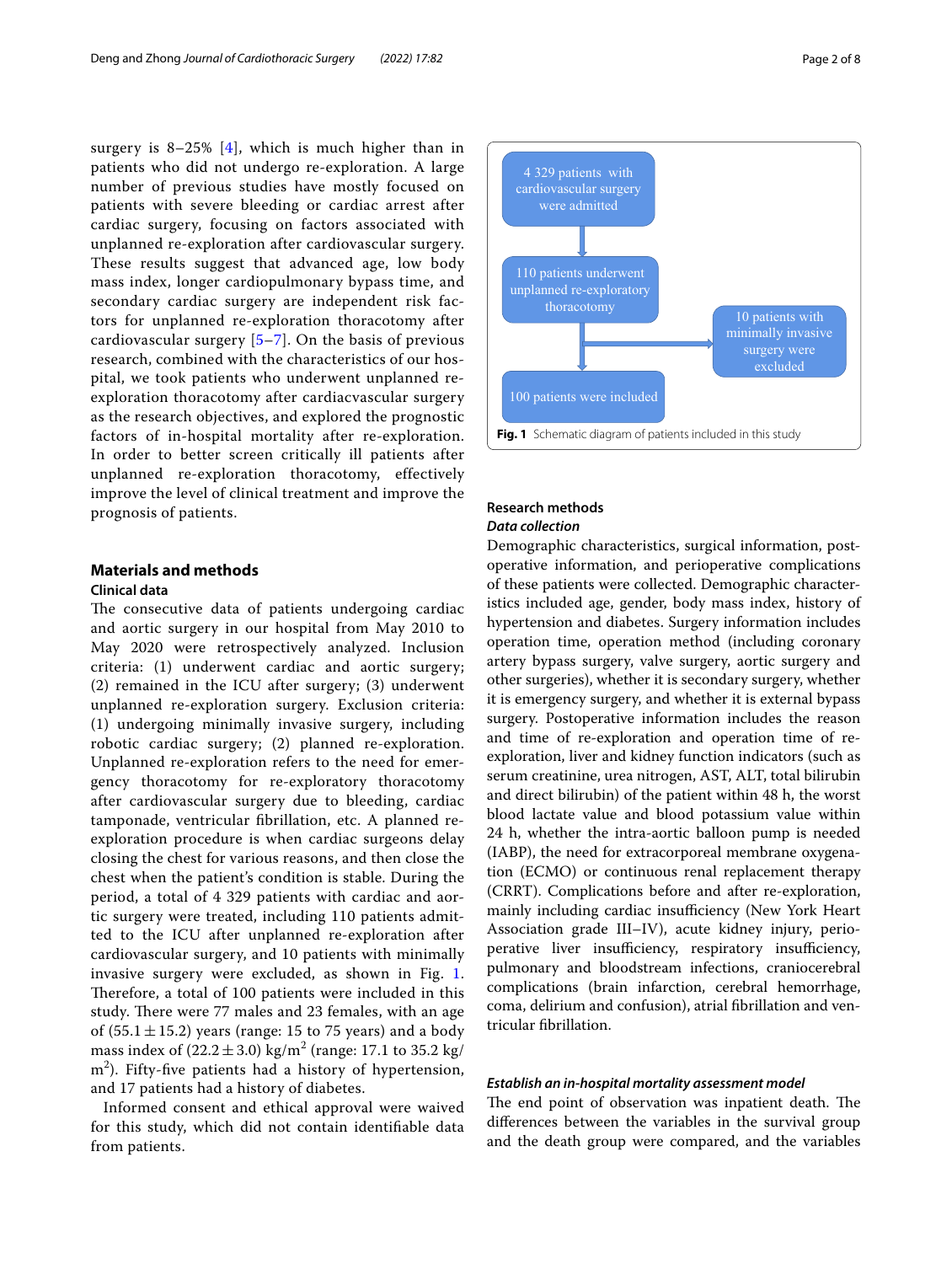<span id="page-2-0"></span>

|                      |                      |                                                                |                                           |                                                      | Table 1 Clinical data of patients underwent unplanned re-exploration after cardiovascular surgery |       |                             |                                                                                                                                                             |       |       |                  |                   |                                                                                      |                                   |
|----------------------|----------------------|----------------------------------------------------------------|-------------------------------------------|------------------------------------------------------|---------------------------------------------------------------------------------------------------|-------|-----------------------------|-------------------------------------------------------------------------------------------------------------------------------------------------------------|-------|-------|------------------|-------------------|--------------------------------------------------------------------------------------|-----------------------------------|
| Group                | Total<br><b>case</b> | Age ( $\overline{\times}$ $\pm$ s, Male<br>year)               |                                           | BMI $(\overline{\times} \pm s)$<br>kg/m <sup>2</sup> | Hypertesion Diabetes Emergency Unplanned                                                          |       |                             | operation re-exploration                                                                                                                                    | දී    | CABG  | surgery<br>Valve | surgery<br>Aortic | operations<br><b>Other</b>                                                           | Operation<br>$M(Q_R), h]$<br>time |
| Survival             |                      | 55.8 ± 15.4 57                                                 |                                           | $22.1 \pm 2.9$                                       |                                                                                                   |       |                             |                                                                                                                                                             |       | 25    |                  |                   |                                                                                      | 5.0 (2.5)                         |
| survival<br>don<br>2 | 26                   | 54.6±15.1 20                                                   |                                           | $22.6 \pm 3.3$                                       |                                                                                                   |       |                             |                                                                                                                                                             |       |       |                  |                   |                                                                                      | 6.0 (4.0)                         |
| Statistics           |                      |                                                                | $t = 0.571$ $\chi^2 = 0.000$ $t = -1.247$ |                                                      | $X^2 = 0.030$                                                                                     |       | $x^2 = 0.087$ $x^2 = 1.570$ | $x^2 = 0.004$                                                                                                                                               |       |       |                  |                   | $\chi^2 = 0.163$ $\chi^2 = 0.003$ $\chi^2 = 0.164$ $\chi^2 = 0.356$ $\chi^2 = 0.081$ | $Z = -4.406$                      |
| P value              |                      | 0.566                                                          | 0.997                                     | 0.211                                                | 0.864                                                                                             | 0.768 | 0.210                       | 0.950                                                                                                                                                       | 0.686 | 0.957 | 0.685            | 0.551             | 0.776                                                                                | 0.000                             |
|                      |                      |                                                                |                                           |                                                      |                                                                                                   |       |                             | Values are presented as n or mean ± standard deviation;-suggests no data; other operations: including congenital cardiac surgery and cardiomyopathy surgery |       |       |                  |                   |                                                                                      |                                   |
|                      |                      | BMI body mass index, CPB cardiopulmonary bypass, CABG coronary |                                           |                                                      | y artery bypass grafting                                                                          |       |                             |                                                                                                                                                             |       |       |                  |                   |                                                                                      |                                   |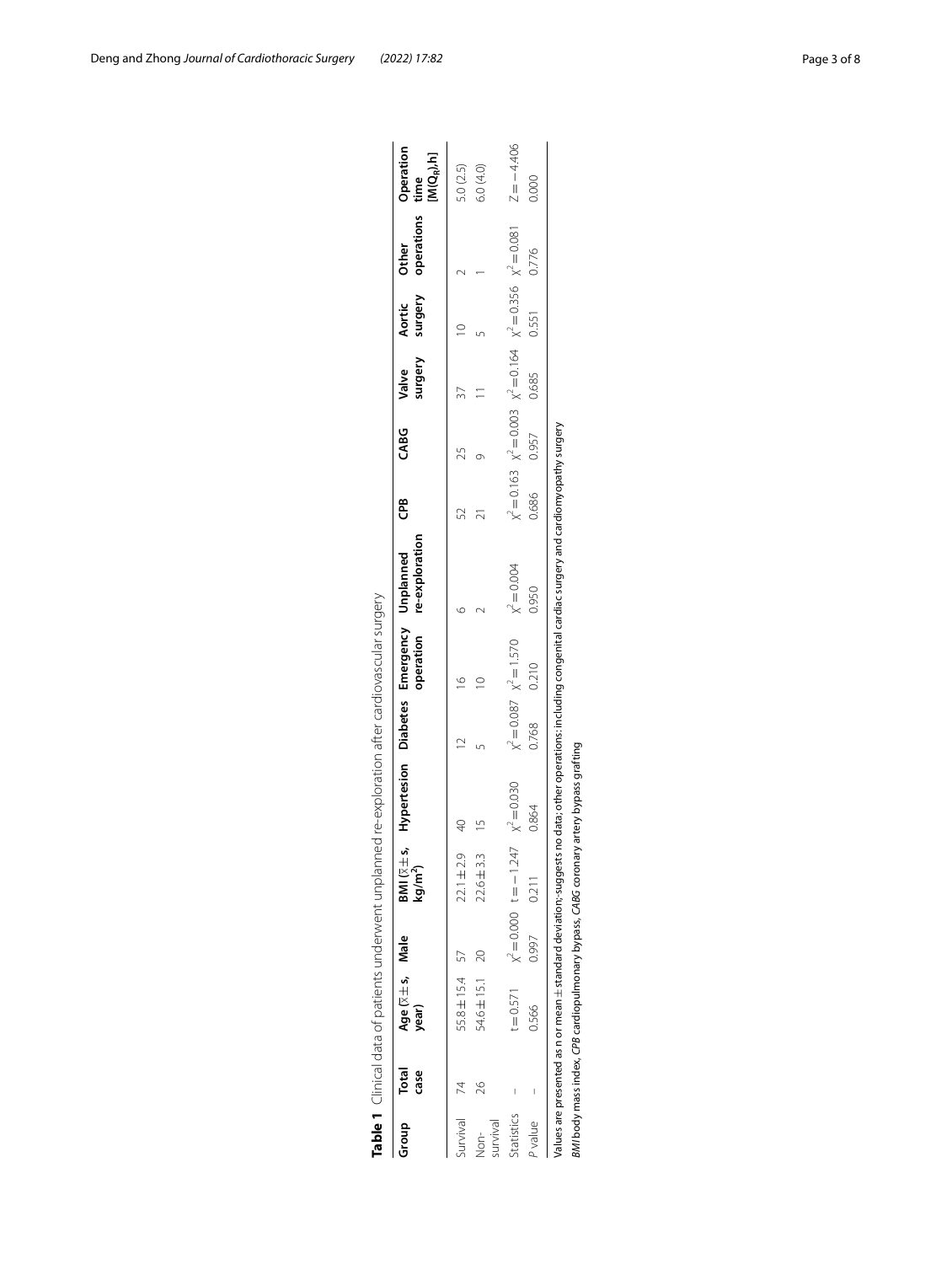with signifcance in univariate analysis were included in the Logistic regression model for multivariate analysis to identify the prognostic factors afecting in-hospital death of patients, and a scoring model was constructed based on these prognostic factors.

#### *Test the evaluation ability of the model*

The receiver operating characteristic curve of the evaluation model was drawn, the area under the curve (AUC) was calculated, and the model performance was evaluated by the goodness-of-ft test.

#### **Statistical analysis**

SPSS 22.0 statistical software was used to analyze the data. Quantitative data with normal distribution were expressed as mean $\pm$ standard deviation, and independent samples t-test was used for comparison between groups; quantitative data with non-normal distribution was expressed as M (QR), and comparison between groups was performed with nonparametric Mann–Whitney U test. Categorical data were expressed as frequencies and percentages, and comparisons between groups were performed using the  $\chi^2$  test or Fisher's exact test. The variables with  $P < 0.05$  in the univariate analysis were included in the logistic regression model for multivariate analysis to determine the prognostic factors of in-hospital mortality, and the receiver operating characteristic curve was drawn according to the results of the multivariate analysis and the AUC analysis was calculated. *P*<0.05 indicated that the diference was statistically signifcant.

#### **Results**

In our study, the in-hospital mortality rate for unplanned re-exploration was 2.5% (110/4 329) and the in-hospital mortality rate for enrolled patients was 26.0% (26/100). Univariate analysis showed that there were signifcant diferences between the survival group and the non-survival group in terms of operation time, whether cardiopulmonary bypass surgery, and emergency surgery, etc., as shown in Table [1](#page-2-0).

Compared with patients in the survival group, patients in the non-survival group had a lower re-exploration rate due to higher drainage volume, but a higher re-exploration rate due to ventricular fbrillation and unexplained circulatory instability. In the non-survival group, the operation time of the unplanned re-exploratory thoracotomy was longer, and the use ratio of ECMO and CRRT was higher before and after the unplanned re-exploratory. There were differences between the two groups in the worst indicators of liver and kidney function before and 48 h after unplanned re-exploratory thoracotomy; moreover, the worst blood lactate values and worst blood potassium values were also diferent between the two groups before and 24 h after unplanned re-exploration thoracotomy, and the diference was statistically significant (Table  $2$ ). The incidence of cardiac insufficiency (New York Heart Association grade III–IV), respiratory insufficiency, acute kidney injury, perioperative liver insufficiency, blood infection, and craniocerebral complications in the non-survival group was signifcantly higher than that in survival group (Table [3](#page-5-0)).

Statistically signifcant variables in the univariate analysis were included in the logistic regression model for multivariate analysis. The results showed that the worst blood creatinine value within 48 h before re-exploration, the worst blood lactate value within 24 h after re-exploration, cardiac insufficiency, respiratory insufficiency, and acute kidney injury were prognostic factors for inhospital death in patients with unplanned re-exploration thoracotomy (Table [4](#page-6-0)). Based on these prognostic factors, an assessment model for in-hospital mortality in patients with unplanned re-exploration after cardiovascular surgery was constructed. The area under the receiver operating characteristic curve of the model was 0.910, indicating a good evaluation efficiency ( $\chi^2$  = 4.153,  $P=0.762$ ).

In addition, patients were divided into group A (patients with ventricular fbrillation+unexplained circulatory instability) and group B (patients with high drainage volume + cardiac tamponade + other causes) according to the reasons for unplanned re-exploration thoracotomy. The time of unplanned re-exploration thoracotomy in group A was 3.0 (3.0) h, which was longer than that in group B, which was 2.0 (0.5) h (*Z*=−5.929, *P*=0.000); the ICU stay time was 5 (7) d, which was longer than that in group B, which was 3 (5) d  $(Z=-2.148, P=0.032)$ ; mechanical ventilation time was 111.0 (170.6) min, longer than 76.0 (101.3) min in group  $B(Z=-2.065, P=0.039)$ .

#### **Discussion**

Cardiac and aortic surgery is the mainstay of treatment for cardiovascular disease, and postoperative bleeding and cardiac arrest are the main complications leading to early postoperative death or serious adverse events in patients. When these complications are difficult to correct with conservative treatment, patients often require unplanned re-exploration thoracotomy to avoid further deterioration. Unplanned re-exploration thoracotomy will bring a large number of allogeneic blood products to patients, increase the risk of mediastinal and deep soft tissue infection, etc.  $[8-10]$  $[8-10]$ , which is a prognostic factor for patients with severe postoperative complications. Surgical trauma caused by unplanned re-exploration thoracotomy and volume control performed on patients during the perioperative period make the body prone to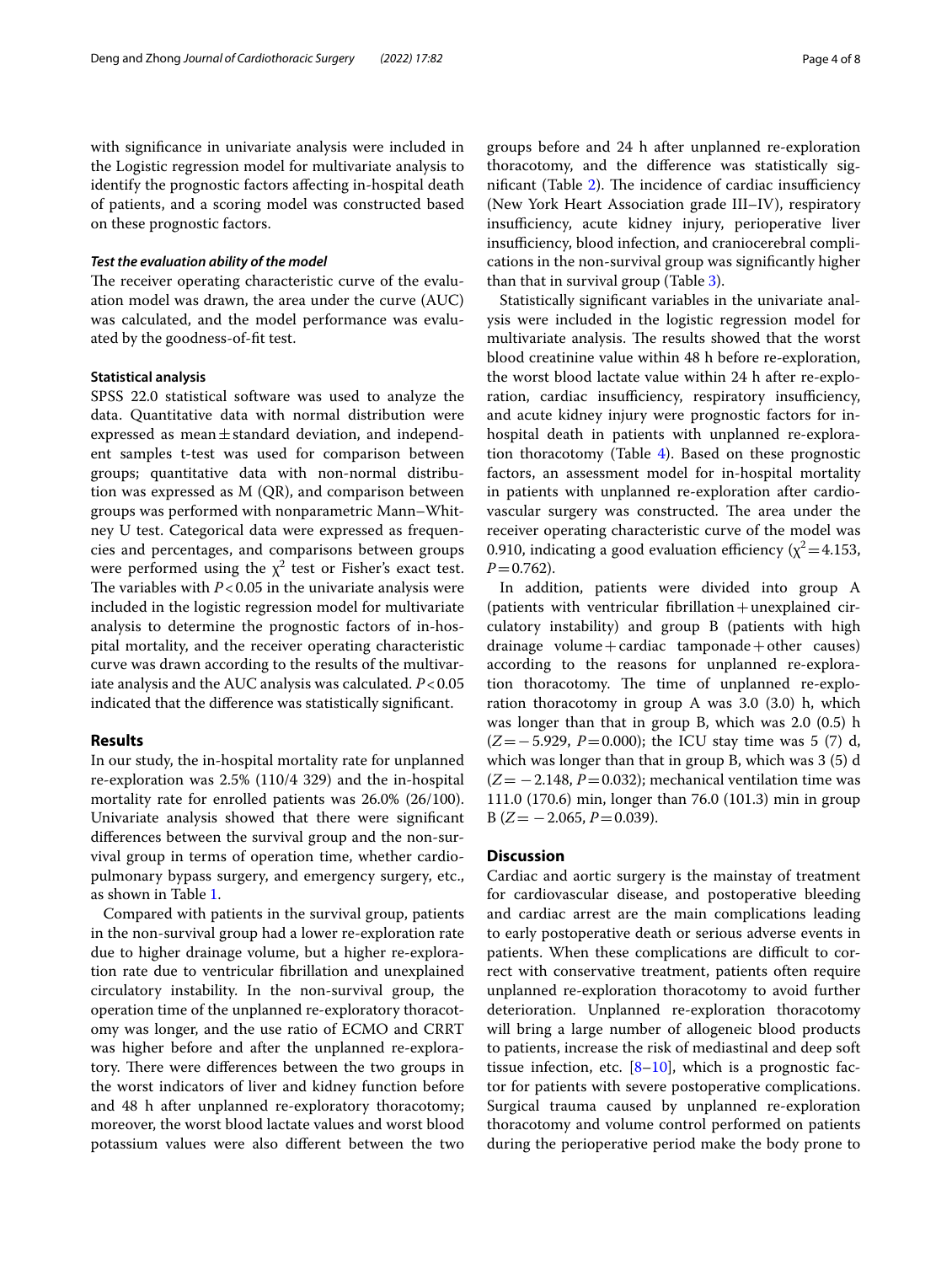| Variable                                              | Group        |                     | <b>Statistics</b> | P value |
|-------------------------------------------------------|--------------|---------------------|-------------------|---------|
|                                                       | Survival     | <b>Non survival</b> |                   |         |
| Reasons for re exploration                            |              |                     |                   |         |
| Total case                                            | 74           | 26                  |                   |         |
| Excessive drainage <sup>a</sup>                       | 48 (64.9)    | 9(34.6)             | $x^2 = 2.719$     | 0.099   |
| Ventricular fibrillation                              | 7(9.5)       | 7(26.9)             | $x^2 = 3.439$     | 0.064   |
| Pericardial tamponade                                 | 11 (14.9)    | 5(19.2)             | $x^2 = 0.194$     | 0.659   |
| Unexplained circulatory instability                   | 6(8.1)       | 4(15.4)             | $x^2 = 0.898$     | 0.343   |
| Other <sup>b</sup>                                    | 2(2.7)       | 1(3.8)              | $x^2 = 0.081$     | 0.776   |
| Re exploration time[ $M(Q_R)$ ,h]                     | 2.0(1.0)     | 2.5(2.0)            | $x^2 = -4.226$    | 0.000   |
| Laboratory indicators of pre exploration[M(QR)]       |              |                     |                   |         |
| Serum creatinine (mmol/L)                             | 81.8 (36.7)  | 104.5 (79.2)        | $x^2 = -4.596$    | 0.000   |
| Urea nitrogen (mmol/L)                                | 7.0(3.6)     | 8.3(6.7)            | $x^2 = -2.707$    | 0.007   |
| AST(U/L)                                              | 28.0 (30.0)  | 30.0 (37.5)         | $x^2 = -2.532$    | 0.011   |
| ALT(U/L)                                              | 21.0(23.5)   | 53.0 (164.0)        | $x^2 = -5.036$    | 0.000   |
| Total bilirubin (umol/L)                              | 18.8 (15.0)  | 22.2(24.4)          | $x^2 = -2.672$    | 0.008   |
| Direct bilirubin (umol/L)                             | 4.5(8.5)     | 7.3(13.2)           | $x^2 = -2.991$    | 0.003   |
| Lactic acid(mmol/L)                                   | 5.2(5.6)     | 7.7(9.8)            | $x^2 = -3.623$    | 0.000   |
| Serum K <sup>+</sup> (mmol/L)                         | 4.1(0.7)     | 4.4(0.8)            | $x^2 = -3.351$    | 0.000   |
| Laboratory indicators of after exploration $[M(Q_p)]$ |              |                     |                   |         |
| Serum creatinine (mmol/L)                             | 102.6 (73.6) | 197.7 (93.2)        | $x^2 = -7.081$    | 0.000   |
| Urea nitrogen (mmol/L)                                | 11.0(7.8)    | 14.0(6.9)           | $x^2 = -3.701$    | 0.002   |
| AST(U/L)                                              | 72.0 (142.0) | 681.0 (1591.2)      | $x^2 = -7.382$    | 0.000   |
| ALT(U/L)                                              | 34.0 (75.3)  | 281.5 (900.5)       | $x^2 = -8.184$    | 0.000   |
| Total bilirubin (umol/L)                              | 36.0 (27.6)  | 50.9(61.2)          | $x^2 = -3.791$    | 0.000   |
| Direct bilirubin (umol/L)                             | 15.2 (15.0)  | 22.2(39.7)          | $x^2 = -4.371$    | 0.000   |
| Lactic acid(mmol/L)                                   | 6.8(6.1)     | 17.0 (18.2)         | $x^2 = -7.545$    | 0.000   |
| Serum K <sup>+</sup> (mmol/L)                         | 4.3(0.7)     | 4.5(1.1)            | $x^2 = -2.243$    | 0.025   |

<span id="page-4-0"></span>

|  |  |  |  | <b>Table 2</b> Comparison data of patients before and after the re-exploration |
|--|--|--|--|--------------------------------------------------------------------------------|
|--|--|--|--|--------------------------------------------------------------------------------|

<sup>a</sup> Shows that the chest drainage volume in the first hour after surgery is > 500 ml, or the chest drainage volume in the first 2 h is greater than 800 ml, or the chest drainage volume in the frst 3 h is greater than 900 ml, or the chest drainage volume in the frst 4 h is greater than 1000 ml, or suddenly Heavy bleeding or correction of blood coagulation function is still heavy bleeding; <sup>b</sup>shows including low cardiac output syndrome, perioperative myocardial infarction.-shows no data.

cardio-renal dysfunction, respiratory insufficiency, and even multiple organ dysfunction, which seriously afects the prognosis of patients.

In this study, the unplanned re-exploration operation time of the non-survival group was signifcantly higher than that of the survival group. Patients in the non-survival group had a longer operative time for reexploratory thoracotomy, mainly because of ventricular fibrillation and unexplained circulatory instability. The results of some studies showed that the length of operation time was closely related to the risk of postoperative complications. The risk of complications increases with each additional hour of operative time  $[11-13]$  $[11-13]$  $[11-13]$ . However, in addition to the surgical method itself, the severity of the patient's condition and the skill of the surgeon can also affect the duration of surgery  $[14]$  $[14]$ . It is necessary to further explore the reasons for the prolonged operation

time in the future to better elucidate its relationship with patient prognosis.

Blood lactate level is also a prognostic factor for inhospital mortality after cardiac surgery, and can more sensitively refect the state of early hypoperfusion and hypoxia  $[15, 16]$  $[15, 16]$  $[15, 16]$  $[15, 16]$  $[15, 16]$ . The hemodynamics of cardiac surgery patients are not stable within 24 h after operation, which is prone to accumulation of lactic acid. Therefore, it is very important to closely monitor changes in lactate within 24 h after cardiac surgery. Once abnormal blood lactate is found, if the tissue ferfusion and oxygenation can be efectively improved in a short time, the clinical treatment efect of cardiac surgery patients will be signifcantly improved.

Acute kidney injury is a common serious complication after cardiac surgery and an independent prognostic factor of in-hospital mortality after cardiac surgery. Serum creatinine is closely related to changes in renal function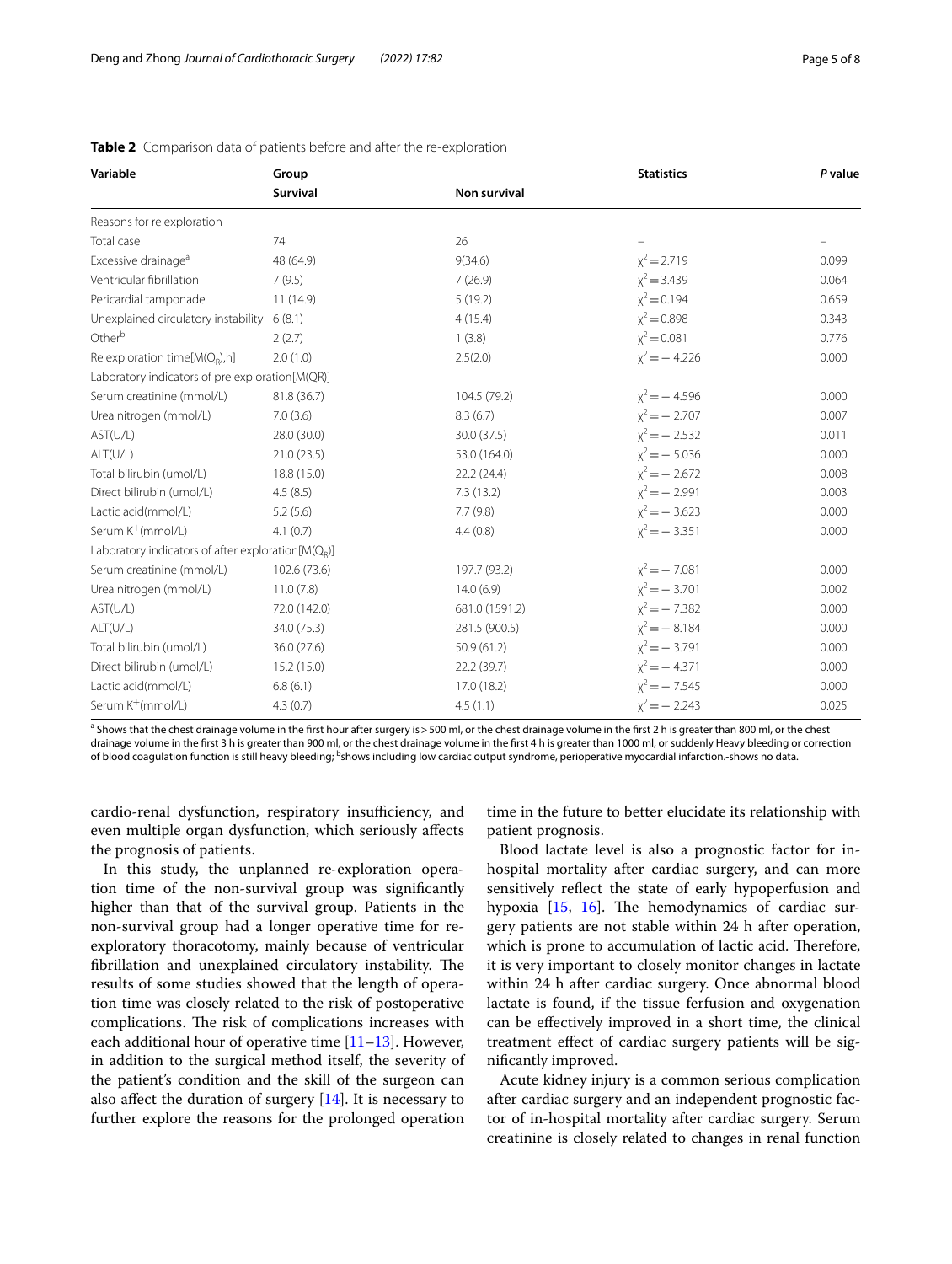|                                 |                    |             |        |             | Table 3 Comparison of the auxiliary treatmenst and complications of patients after re-exploration |                              |       |        |                                                                                                                                                                                     |                         |                                 |
|---------------------------------|--------------------|-------------|--------|-------------|---------------------------------------------------------------------------------------------------|------------------------------|-------|--------|-------------------------------------------------------------------------------------------------------------------------------------------------------------------------------------|-------------------------|---------------------------------|
| Group                           | <b>Total cases</b> | <b>IABP</b> | ECMO   | CRRT        | insufficiency<br>Cardiac                                                                          | Respiratory<br>insufficiency | ΚŃ    | 귿      | Lung infection                                                                                                                                                                      | <b>Bloody infection</b> | Craniocerebral<br>complications |
| Survival                        |                    | 26          |        | $\supseteq$ |                                                                                                   |                              |       |        |                                                                                                                                                                                     |                         |                                 |
| Non-survival                    | 26                 |             |        |             |                                                                                                   |                              |       |        |                                                                                                                                                                                     |                         |                                 |
| $x^2$ value                     |                    | 0.430       | 10.183 | 10.489      | 8.121                                                                                             | 3.544                        | 9.133 | 10.765 | 0.194                                                                                                                                                                               | 2.433                   | 3.449                           |
| P value                         |                    | 0.512       | 0.001  | 0.001       | 0.004                                                                                             | 0.060                        | 0.003 | 0.001  | 0.659                                                                                                                                                                               | 0.119                   | 0.063                           |
| Values are presented as numbers |                    |             |        |             |                                                                                                   |                              |       |        | /ABP intra-aortic balloon pump, ECMO extracorporeal membrane oxygenation, CRRT continuous renal replacement therapy, AKI acute kidney injury, PLI perioperative liver insufficiency |                         |                                 |
| – Shows no data                 |                    |             |        |             |                                                                                                   |                              |       |        |                                                                                                                                                                                     |                         |                                 |

Table 3 Comparison of the auxiliary treatmenst and complications of patients after re-exploration

<span id="page-5-0"></span>- Shows no data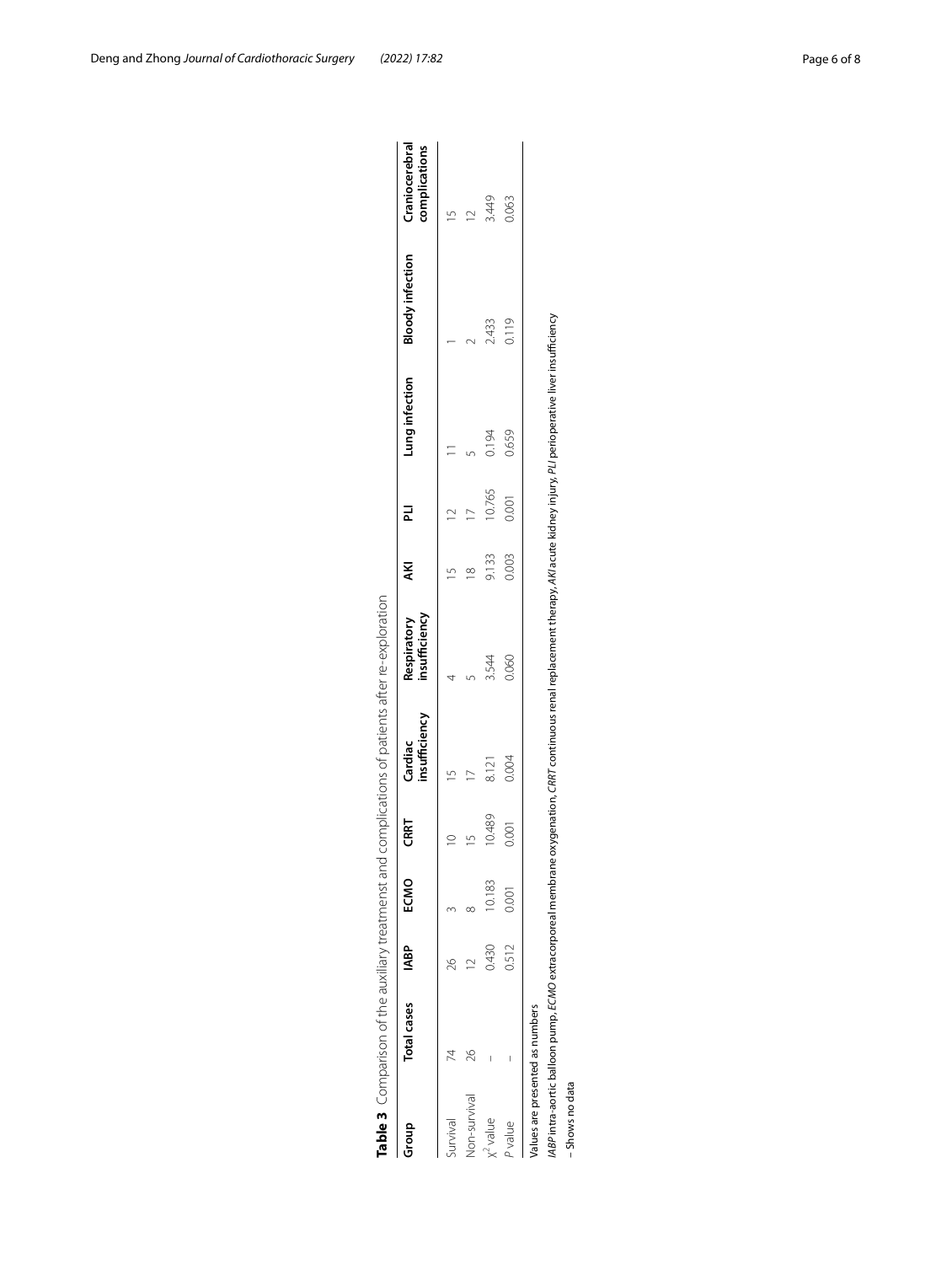| Variable                                           | <b>B</b> value | Wald value | df | OR value | 95% CI          | P value |
|----------------------------------------------------|----------------|------------|----|----------|-----------------|---------|
| Re-exploratory time                                | 0.286          | 6.758      |    | 1.392    | 1.108-1.748     | 0.009   |
| Worst creatinine within 48 h before re-exploration | 0.010          | 10.769     |    | 1.010    | $1.004 - 1.016$ | 0.001   |
| Worst creatinine within 24 h after re-exploration  | 0.121          | 23.582     |    | 1.124    | 1.070–1.181     | 0.000   |
| Cardiac insufficiency                              | 1.461          | 16.147     |    | 4.582    | 2.222-9.447     | 0.000   |
| Acute kidney injury                                | 1.142          | 8.504      |    | 4.171    | 1.894-9.187     | 0.004   |
| Respiratory insufficiency                          | .288           | 6.297      |    | 2.812    | 1.019-7.762     | 0.012   |

<span id="page-6-0"></span>**Table 4** Prognostic factors of hospital mortality in patients with unplanned re-exploration after cardiovascular surgery

after cardiac surgery. A slight increase in this index (>0.017 mmol/L) will signifcantly prolong hospital stay and mortality [\[17,](#page-7-12) [18\]](#page-7-13). Our results showed that the worst serum creatinine value in the non-survival group was signifcantly higher than that in the survival group within 48 h before unplanned re-exploration, suggesting that monitoring serum creatinine in the perioperative period has a certain value. The area under the curve of the evaluation model constructed based on the above prognostic factors was 0.910, and the evaluation efficiency was good  $(2=4.153, P=0.762)$ , which further indicated that these prognostic factors had a higher evaluation value on in-hospital mortality in patients with unplanned reexploration thoracotomy. In addition, there was a good ft between the data and patient outcomes. Identifying the prognostic factors of in-hospital mortality in patients can efectively guide us to timely screen critically ill patients after cardiovascular surgery, adjust clinical treatment strategies in a timely manner, and improve patient prognosis.

Of the 100 patients in this study, 25 were not scheduled for reexploration due to unexplained circulatory instability and ventricular fbrillation. Among them, 48.0%  $(12/25)$  patients died. The case fatality rate  $(48.0%)$  of this group (group A) was much higher than the case fatality rate [18.7% (14/75)] of patients with unplanned re-exploration due to large drainage and other reasons (group B). Compared with group A, the purpose of unplanned reexploratory thoracotomy in group B was clear. Through timely and efective secondary thoracotomy to stop bleeding and placement of a drainage tube, the symptoms of the patients could be efectively relieved and the prognosis improved. When the patient undergoes a second exploratory thoracotomy due to circulatory instability or ventricular fbrillation caused by an unknown reason, the purpose and method of the operation before re-exploration are not clear. Secondary exploratory thoracotomy is often only used as a rescue operation. It is necessary to choose cardiopulmonary resuscitation, application of mechanical assistance, or another surgical treatment such as coronary artery bypass grafting according to the patient's intraoperative situation, which makes the re-operation time relatively prolonged and seriously afects the prognosis of patients. However, since this study only included patients who underwent secondary thoracotomy due to ventricular fbrillation or circulatory instability, the pros and cons of the treatment results compared with patients who did not undergo secondary thoracotomy are still uncertain, and further analysis is needed in the future. Clarifying the purpose of surgery and the reason for re-exploration has high clinical value for evaluating the patient's condition and formulating precise treatment plans.

This study still has some limitations. First of all, whether anticoagulant drugs are used before re-exploration, the type of anticoagulant drugs used and the time of application have a greater impact on postoperative bleeding and the prognosis of patients [[19,](#page-7-14) [20\]](#page-7-15). In addition, due to the lack of original data, the corresponding analysis of anticoagulant drugs could not be performed in this study. Secondly, this study is a single-center retrospective study with a small sample size, which reduces the scientifc nature of the research results. In the future, we need to collect more complete case data while expanding the sample size, and further verify the results through multicenter studies.

#### **Conclusions**

The time of the second thoracotomy, the worst serum creatinine value within 48 h before the exploration, the worst lactate value within 24 h after the exploration, cardiac insufficiency, respiratory insufficiency, and acute kidney injury were the main prognostic factors for inhospital death in patients with unplanned re-exploration. Identifying the prognostic factors of in-hospital death in patients with unplanned re-exploration can efectively guide clinicians to screen high-risk patients after cardiovascular surgery, adjust clinical treatment strategies in a timely manner, and improve patient outcomes.

#### **Abbreviations**

AUC: Area under the curve; ALT: Alanine aminotransferase; AST: Aspartate aminotransferase; ICU: Intensive Care Unit; IABP: Intra-aortic balloon pump; ECMO: